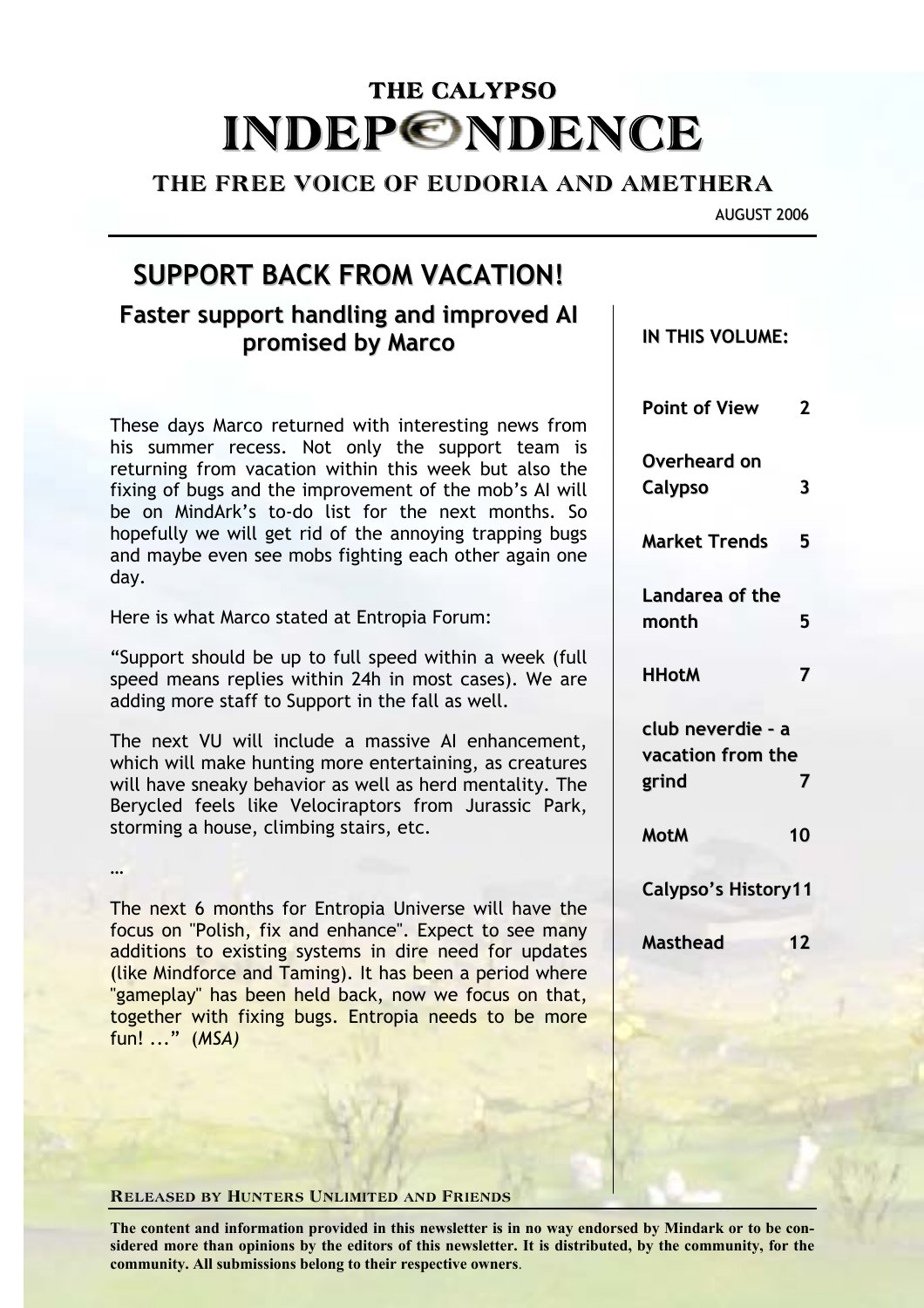#### August 2006 The Calypso Independence

# **Point of View**

**This issue TCI interviews Deathifier** 

### *What is your full ingame name and profession?*

Zachurm Deathifier Emegen

Profession is primarily land ownership with a little bit of everything else thrown in for good measure.

#### *What brought you to PE?*

I noticed it when it was in Alpha and was intrigued by the real cash economy aspect, though at the time I did not sign up. A few years later I came across it again as it was nearing the end of Commercial Trial and was again interested in the real cash economy and wanted to get involved so  $I$  did :)

#### *How long have you been playing?*

Since December 2002.

#### *Why did you choose that profession?*

I actually started with crafting then eventually moved into some part-time hunting and mining. After buying Treasure Island there has unfortunately not been a whole lot of free time for the normal EU professions - the real world needs attention too :)

So now I just call myself a landowner.

#### *Are you part of a society?*

Yes

*Which one?* 

Dark Knights

### *In your own words, how would you describe Dark Knights?*

A group of friendly and knowledgeable people who are quite happy to let you know when you're doing a good job and also kicking the crap out of you when you're being an idiot :)



*Unusual view: Deathifier in casual clothing* 

### *Describe either your earliest or happiest memory of PE.*

Oh there are many memories!

Earliest are my first days running around exploring, where I still remember buying a sword from the TT only to find out it didn't work. Turned out swords had some sort of bug and were disabled, which explained why my frantic efforts to hack up the local wildlife did not work out so well :)

Happiest is probably tied between winning the Treasure Island auction and the day it broke even.

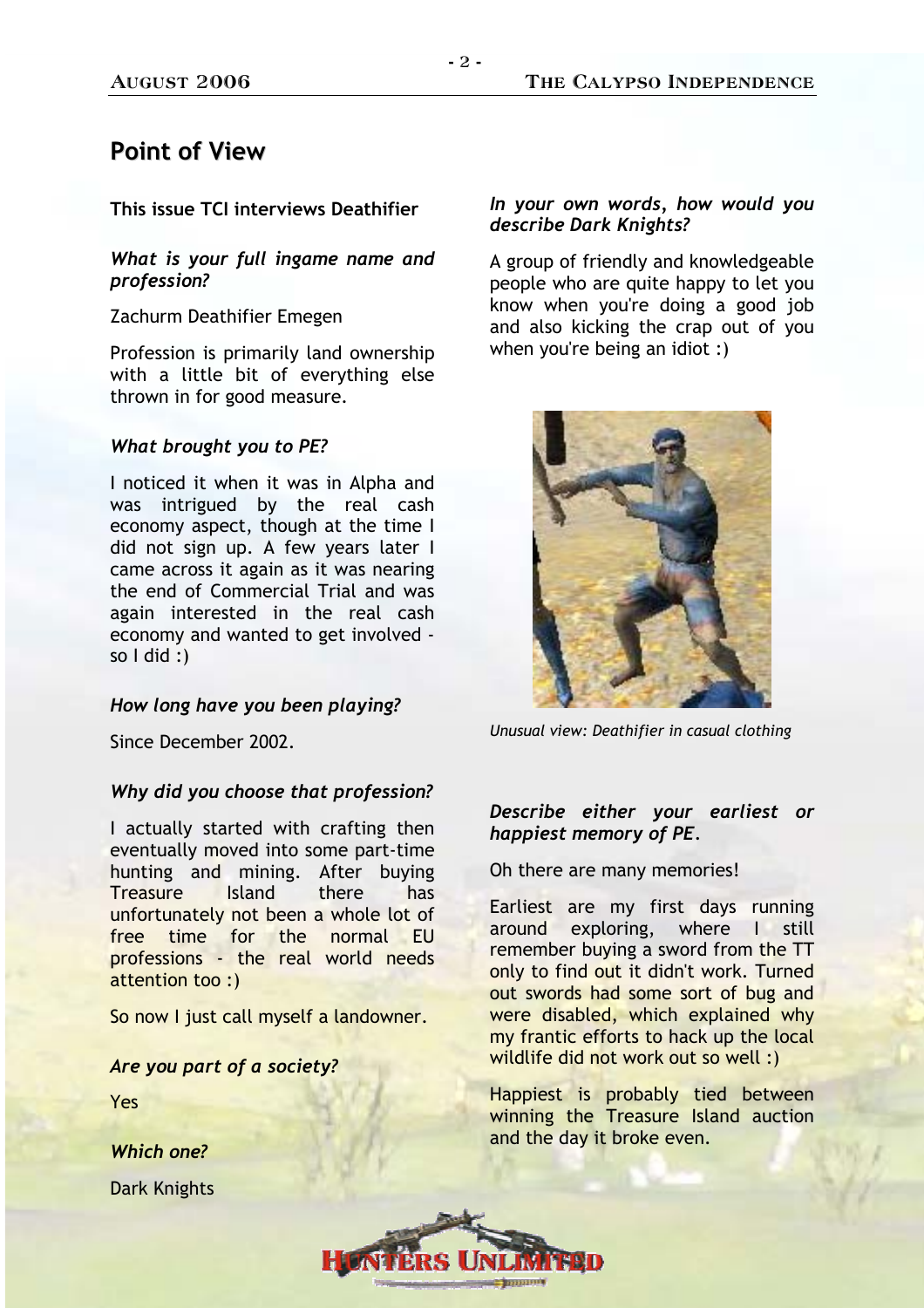### *Obviously, everyones long term goal is to develop their character and try to profit, but do you have any short term goals?*

Well my long term goal is actually to try and improve the virtual universe in all aspects and I use most of my income from the island to work towards that goal.

Short term goals all revolve around different projects on and off the island and solving the various problems that arise.

*Which upcoming feature on the PE development roadmap or otherwise are you most looking forward to?*  Vehicles!

*Being the owner of Treasure Island, you're basically a EU celebrity. Does the fame ever become a bother, or has it been a positive experience, for the most part?* 

Fame leads to many interesting situations ;)

In my experience, it's been overwhelmingly positive, although, there are the occasional instances where it is inconvenient.

### *How would you change PE, or what would you add, if you could decide?*

There are numerous features and changes I would love to see within the virtual world. Of these the new feature I'd like to see most is a formal lending system as I believe it would do much to reduce unpleasant scamming incidents, whilst also making it easier for societies and friends to share their equipment.

*Any humorous moments you'd like to share?* 

Hmm the best one others can easily relate to would be this: On the day I introduced Globsters to the island one of my EU-Friends, an ex-socmate actually, was out hunting or mining in the area that the Globsters were to be placed.

I didn't know this (he just said he was going hunting on TI, and there's not much to hunt there!) and went about putting the brand new creatures in.

Well a few minutes later as I was heading down to where they spawned I got this PM from him that basically said this red dot had spawned behind him, he'd turned around and died and wanted to know what was going on.

Imagining the expression on his face when he turned around and saw this strange new creature lumbering towards him was priceless :)

*We thank you for taking the time to answer our questions.* 

# **Overheard on Calypso**

Rumors and such heard around

by Badboyz3584

### *Pricedrop?*

Rumor has it that prices are dropping on various items. This is to be attributed to the arrival and passing of the initial stages of the most recent Land Grab. If this trend will continue remains to be seen.

### *New armor set released*

After the conclusion of the latest robot crisis story, MA handed out full sets of armor to the persons lucky enough to possess a "Secret robot transmitter." Apparently, a few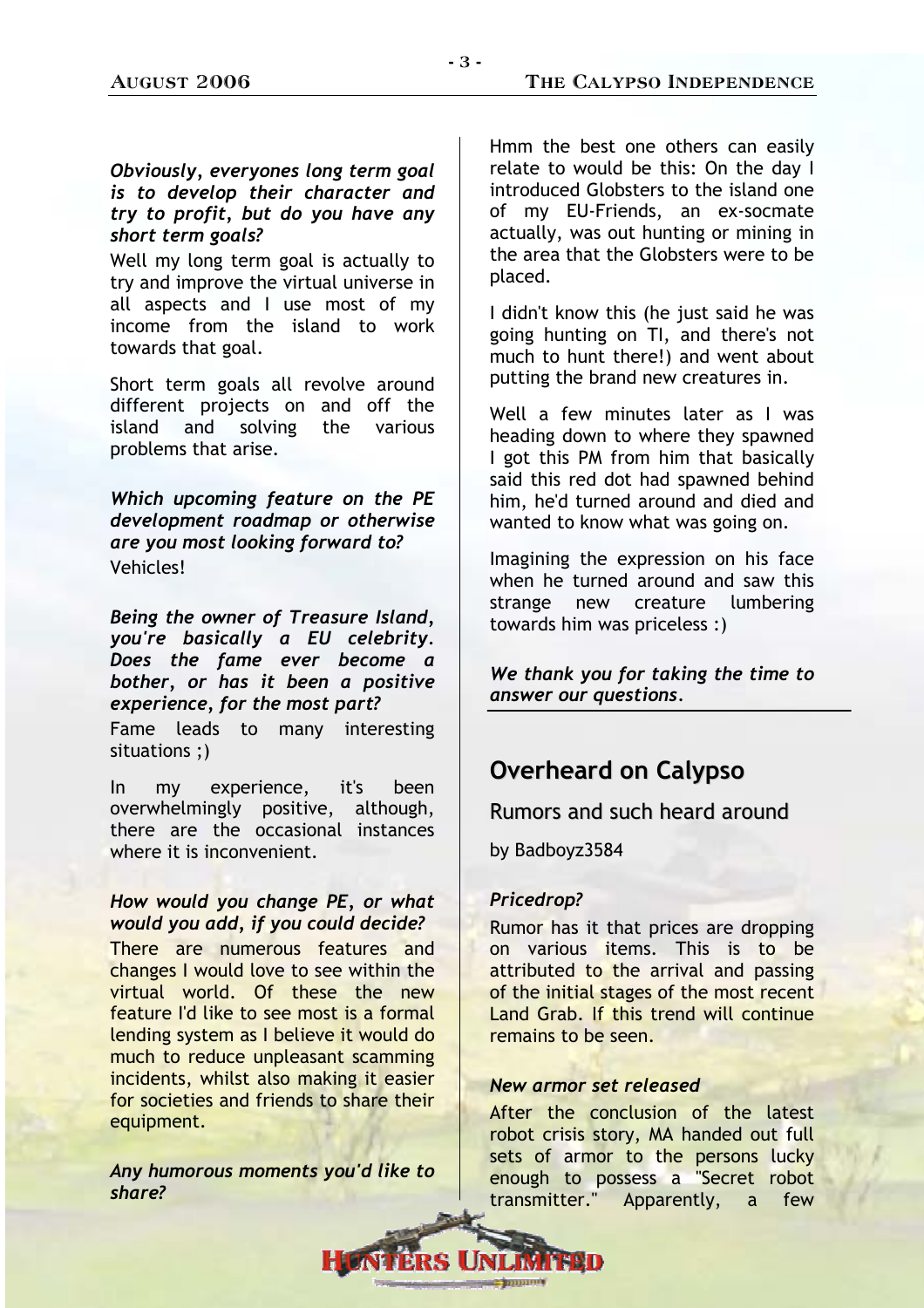hopeful people bought the transmitters off others hoping for a big payoff. The prices heard were above 10k PED. Apparently, this was a good deal, as the armor set turned out to be better than Angel armor. No one expected the prizes to be a full set of nice armor.

### *Entropia polishing*

Well, now that the "big news" in May is out, and New Oxford is released, MA states that they will work on polishing Entropia. They say they will work on caring for the systems already in place. Somewhere, it was stated that Mindforce and taming may be expanded in a matter of a few VUs. There were no hard dates set on this, but the rest is out of the way now, so it should hopefully come soon.

#### *Queen creatures*

There have been two reported sightings of Queen maturity creatures. The well-known Atrox Queen, taken down providing a nice, but oddly low amount of loot, even if there was a nice market value. The other being an Aurli Queen. It was said that the loot was poor, but no pictures were available. Thankfully the Atrox Queen had enough hype around it, that someone was ready with a video camera when it was found and slayed. Will there be more of these released? I guess we'll see.

### *Easter egg hunt*

MindArk's newest event had everyone focusing in on the usually forgotten Feffoids. There was a bit of a stir not long ago with the addition of the nice economy Korss handguns and the Feffs dropping them, but this event spawned a massive concentration of high-level Feffoids in one location and sent hunters into a panic killing them

by the thousands to be the one to loot the Atrox Queen's egg we heard about in the previous Atrox event. For days, the chat screen rolled on and on with globals and HoFs on Feffoids from Raiders to Champions to Clan Warlords. The egg has now been looted and we wait to see what the reward is, as the egg itself has a value of only 6.33 PED. What is MA cooking up for it?



*The Unique Green Atrox Egg, looted by Tzest0s* 

#### *The necessary steps*

People have been once again discussing how much a lending/loaning system is needed. MA stated in a thread on EntropiaForum that it has no priority at this time. It is a big system, but it's also a big help. Imagine a scammer's face when the gun he just traded with a "former friend" and teleported out of the city from with a 'Haha!' just vanishes from his inventory because it was only loaned, not sold. :) It is popular opinion that this act would greatly lower the amount of scamming within EU. Hopefully, some day, MA stamps the system with a priority stamp and gets to work on it. Until then, stay cautious.

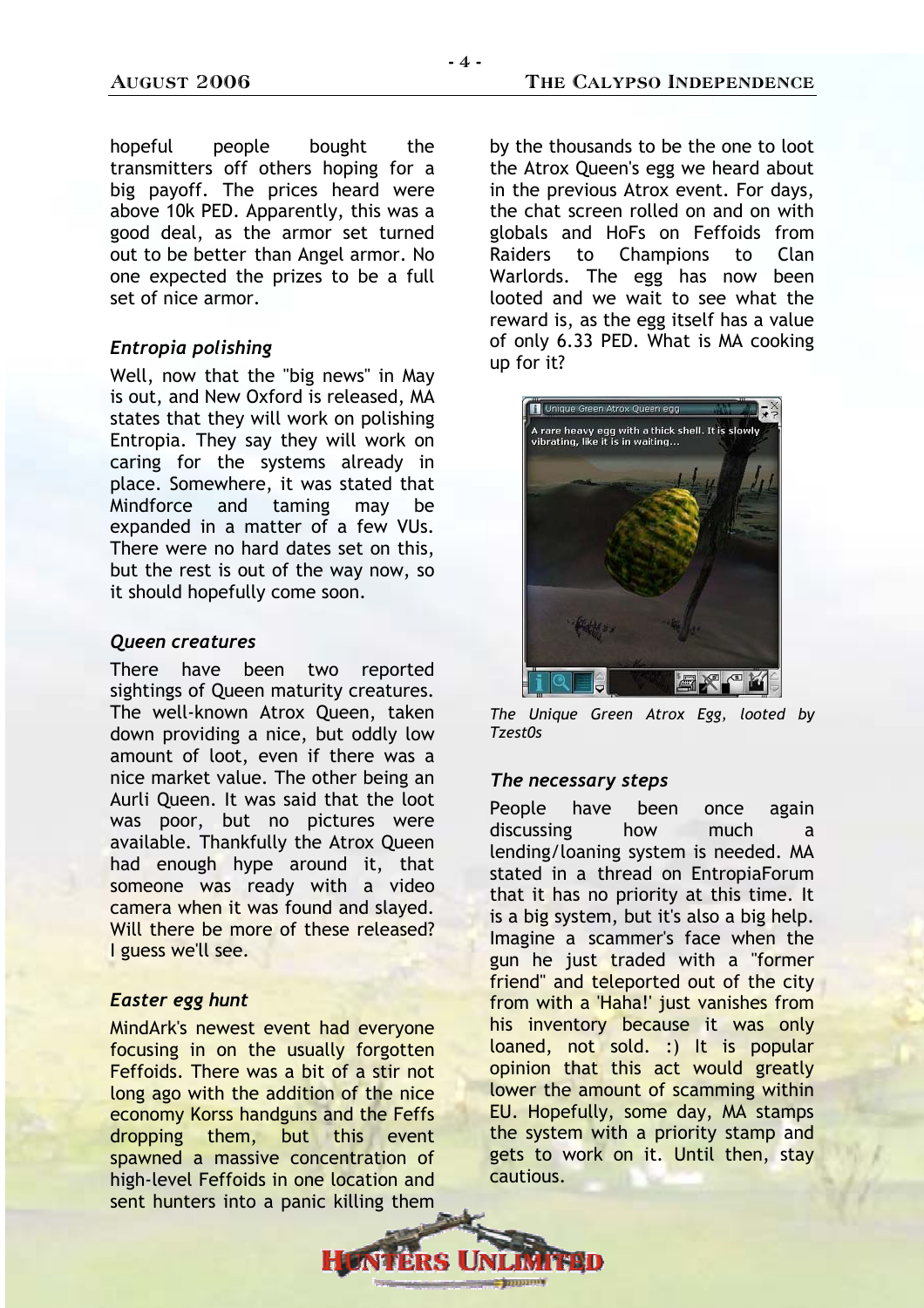#### August 2006 The Calypso Independence

# **Market Trends**

by Badboyz3584

### *Where's the Gold?*

The price of gold continues to rise. So the question remains: Where is it at? It has been a difficult resource to find since the mining change because lower skilled persons are less able to locate it. We seriously need more of it in the game. The precious Ek-2600s have become outrageous in price. Sure, it's not near the cost of the "Fortune FAPs", but lets hope it never nears that point. The writer of this article recently took his small stash of gold to a master crafter to make a deal on an Ek-2600, but was disheartened to find out that it usually takes more than 3 times what he had for a successful craft. Some of the minerals out there need a little bit of an injection into the game to curb the prices.

### *The Sweat Conundrum*

Everyone can now sweat. Yay! But...the sweat trapping is no longer possible. Huh? There are people on both sides of the trapping issue when it comes to sweating, but the fact is that this creates a kind of wave in the sweat pricing. Now everyone can do it, but they will just have to work a little harder. There is also rumors of a sweat return adjustment. Phoenix is the place for sweating, and with this change, it may become even more popular. Hats off to all good samaritans who go there and heal and focus charge the sweaters, and also those who herd in new creatures to sweat, even if it is an Atrox or

Gokibusagi now and then, or a massive herd of 15 Snables and berycled ;) The Mindforcers may thank you if you can hold the prices down. To the ones who go there to hunt around the teleporter: Dude, just take a 30 second run, it'll save you and your reputation from the acid spitting healers and sweaters. The price of Mind Essence has been quite good recently, and hopefully, it will stay that way.

Sorry, Nothing from Kay this issue. But next issue he'll be back to bring us some extra furniture market trend information.

## **Landarea of the Month**

**For La Highlight this issue, Deathifier's own "Treasure Island" was our target.**

*What types of mobs are found on Treasure island, and where, generally, can they be found?* 

From the central teleporter you can find Bristlehog straight to your west, the mighty Hogglo off to the east, sneaky Foul to the north, the nasty Second Entities and their robot cronies to the southeast and the equally dangerous yet sluggish Globster towards the southwest. Additionally there are Cornundacauda along the southern shoreline just east of TI City along with small groups of Allophyl in the extreme northwest and southeast corners of the land area.

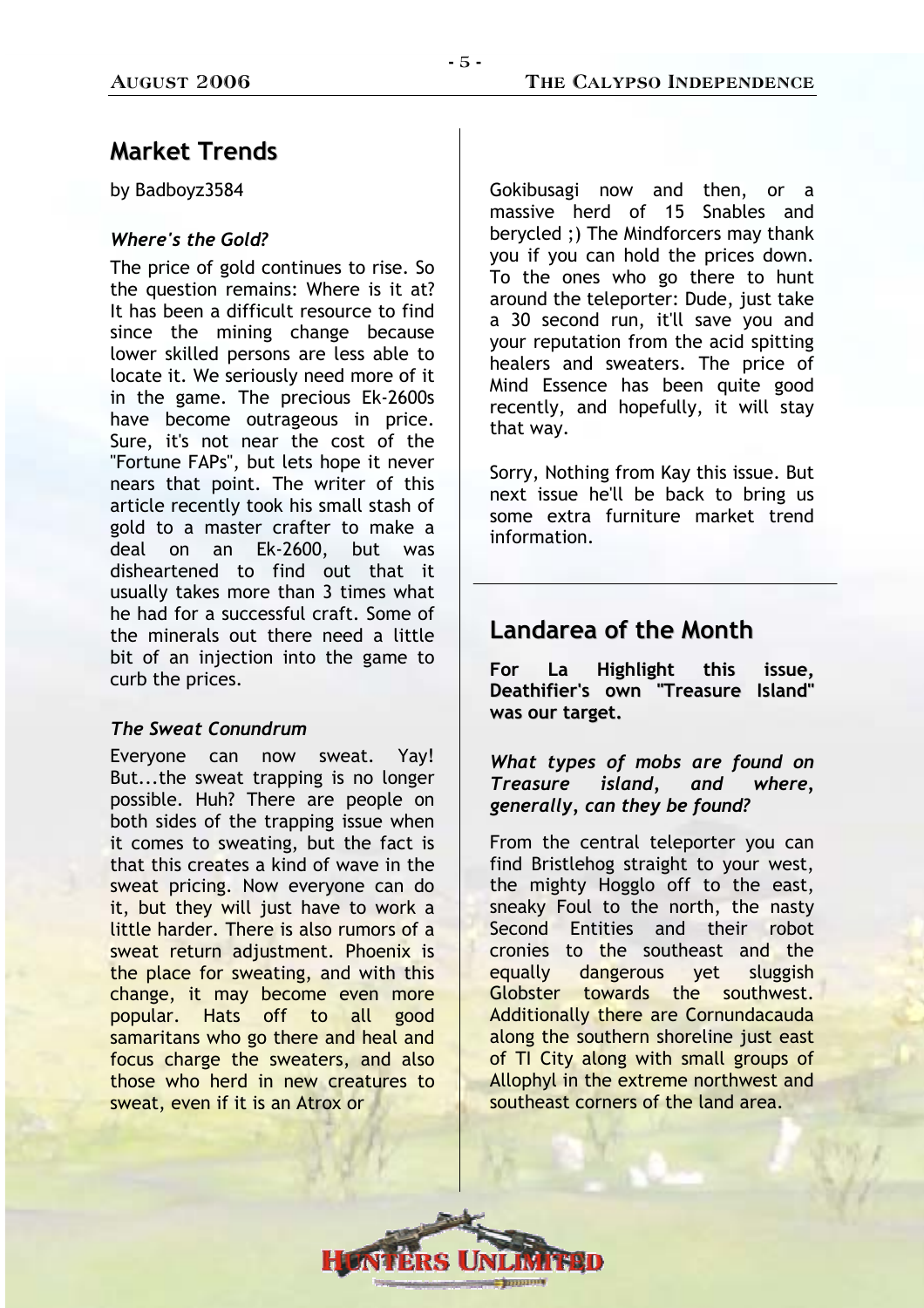### *Are you aware of any certain creature spawn that is hunted more than any other?*

The smaller creatures like Bristlehog and Cornundacauda seem to draw larger numbers of hunters, though much of this is due to the fact that killing them is far, far easier than the other creatures or robots.



*Deathifier's Castle on Treasure Island* 

### *In what order would you put the creature spawns, in order of difficulty?*

Bristlehog, Foul, Allophyl, Cornundacauda, Hogglo, Second Entity and Globster. Note that Hogglo and Second Entity are approximately the same difficulty and that team hunting the last three is highly recommended.

*Several large loots and nice items have been won on Treasure Island, but which would you say is the best, or most valuable item you know to have been looted there?* 

Oh that's a difficult question as there have certainly been a number of great loots both in sheer value and also in the rare items that have been found. I'd have to say that all of the ATH loots are equally good.

### *Any future plans or upcoming events for Treasure Island?*

There are many plans, always have been ;) Some events need features or conditions that aren't yet present in our virtual world so I am holding them until the event system has evolved to be able to run them and run them well.

### *Anything else?*

It has been over a year and a half since Treasure Island was first purchased and I would like to thank all the people that have supported and continue to support the island. Everyone that owns an estate, a shop, an apartment or that hunts, mines and manufactures their goods on the island, or that provides resources and DNA material - you have all contributed to making the island what it is today and I look forward to seeing where the future will take us :)

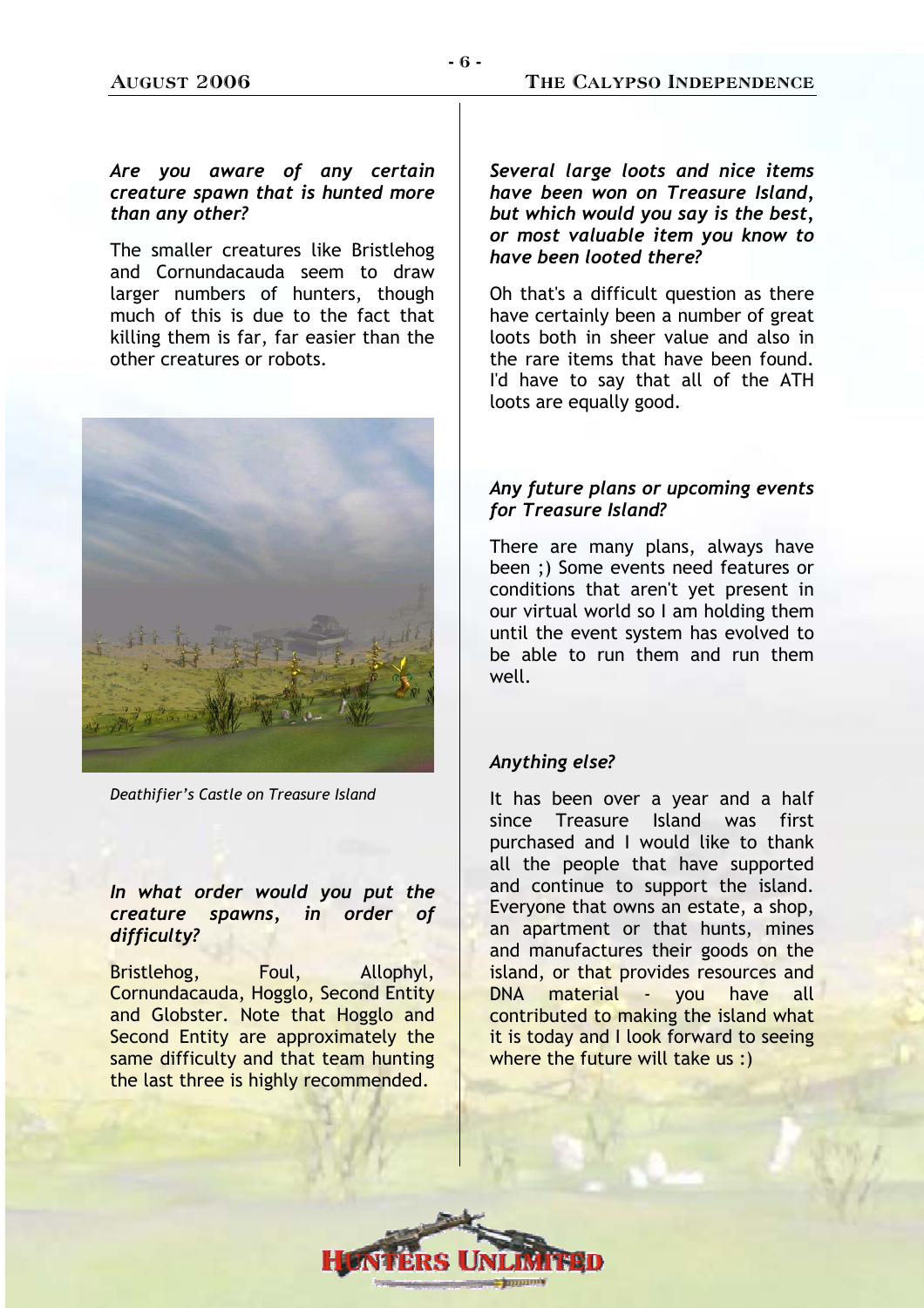### **HHotM**

### Hunting Hof of the Month

Looter: Mankan The Boywonder Mob: Kreltin Young Value: 2830 PED



*Loot window with male Shadow harness (Picture taken from: Entropia Pioneers' website)* 

Huge congrats to this hunter on an incredibly nice loot. That is a very prestigious Male Shadow Harness pictured there. The tt value of the loot was 2830, but the market value is just insane.

This is easily one of the best loots of the year. Everyone dreams of this loot window :)

# **club neverdie – a vacation from the grind.**

by kira red

Usually, I like to feed my daikiba in peace. It's a mundane chore, but I don't mind it. Then much to my surprise, my com-link "dings".

Wondering who it could be, as I had no other plans than this and some other basic chores, I flip it open. It's Steele - an old friend of mine. Even though I am a freelancer now, my former society mates still look out for me. He is also a pilot.

"Hey, Red", he asks" do you want to go to a party? "It's a Media Event for E3 in the new club on the asteroid."

Media Event…? I think to myself, what's an E3?

Although I hadn't known that the new club had been completed, at least that didn't add to my confusion as this had been expected. The old club had been nothing more than a simple bar, and it was well known that Neverdie had envisioned something much more elaborate.

It takes me about one and a half seconds to decide that the daikiba's will be fine for a few days and that I should do something less commonplace for a change.

"sure steele, give me a few minutes to pack a some things and I'll met you at the spaceport."

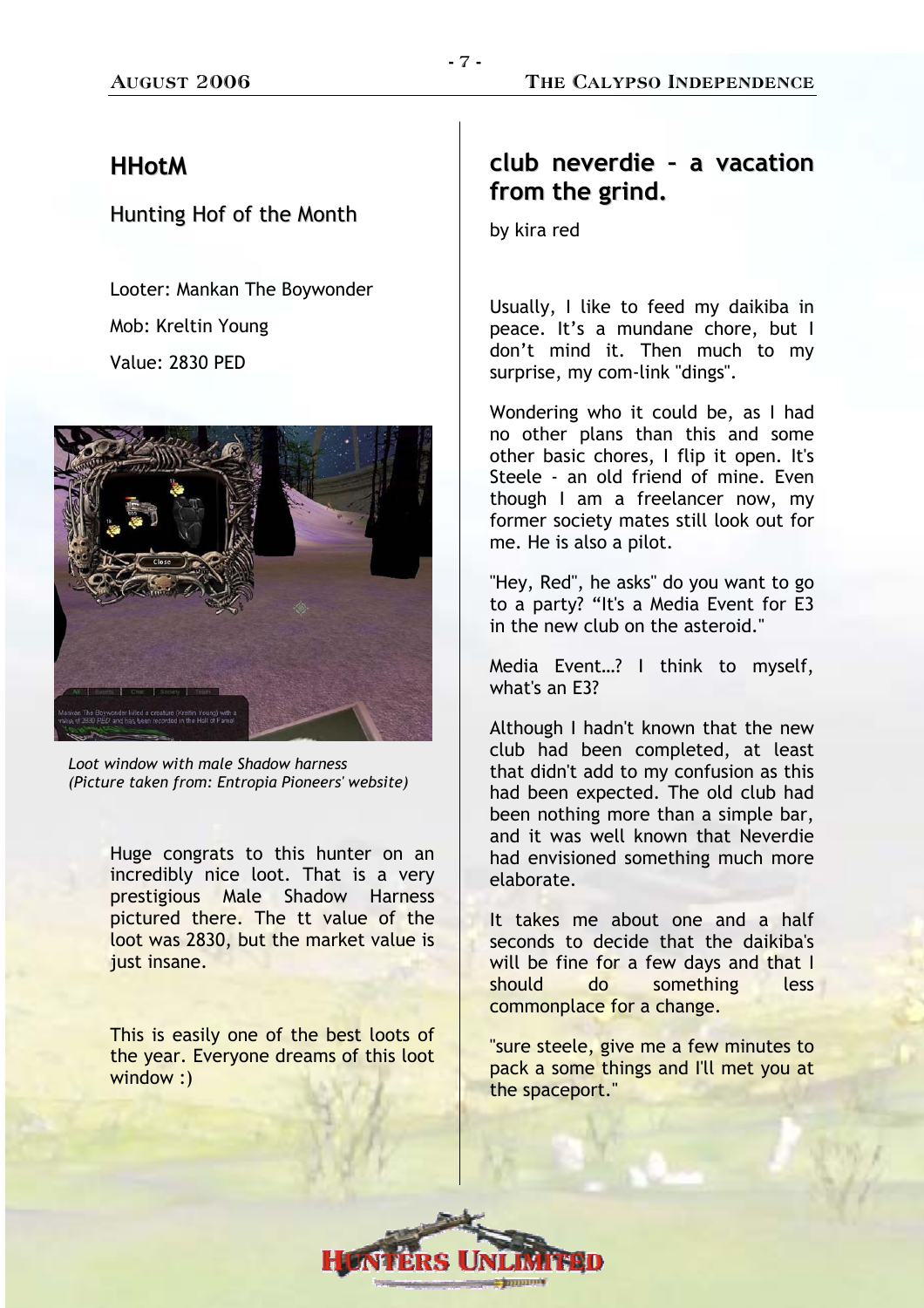So, off I go to collect a few things that I'll need - some equipment, the odd piece of furniture, and some supplies. In my haste as well as being something of a ditz, I forget the tripidon skirt I had wanted to wear. Oh well, no nice clothing for me on this trip, I suppose.

Steele is waiting and I cannot go back.



The new teleport at the North Space Base is certainly convenient.

Stepping off the platform, I see Steele and some of his other passengers. The others are howling to each other and firing short bursts from their weapons into the sky - generally whooping it up prior to their flight.

As Steele is an old friend, I clandestinely ask him about their behaviour.

"Charter flight, you know" he laughs. "...just head down to the ship.

We'll be right there."

I sit quietly in the cockpit while Steele subdues the rabble which has chartered his ship. The life of a pilot seems to be about one half passenger taming and handling. As usual, the flight is uneventful.

Steele waves to me as I exit the hangar bay.

"I'll be along shortly, Red" he says. "The entrance to the new club is at the back of the old one. And Red, try not to get into too much trouble."

The new club is odd. It is quite large and some serious thought had gone into its decoration. There is a main circular level with large statues. One of the first things one notices is that there are two platforms above the main floor. Both of these platforms are only accessible from the VIP lounge which has controlled access. Since the lounge was open to everybody today, most of the clubs patrons were present on one of the two raised platforms.

The lounge, itself, consists of several rooms. There was a great deal of artwork about - much of it from the New Oxford Galleries. I find myself drawn to some of the Billgren pieces. The one entitled "Lucretia" I find particularly appealing. I notice a Kostabi painting. Actually, what I notice is the title - "Atom Bombshell". It's a great title. ...too bad the image is weak, hollow. The cash register sticking out from the woman's armpit is a particularly lame in the symbolism department.

From the lounge, I made my way across a bridge and onto the uppermost platform. From there, I could look down to the first platform and see all the participants in the dance contest. I had heard there were prizes for the contest, and I'm sure this upped the competitiveness.

Although there were several other people on the bridge watching all the gyrating and parading going on below, the majority were in the "tub", at the

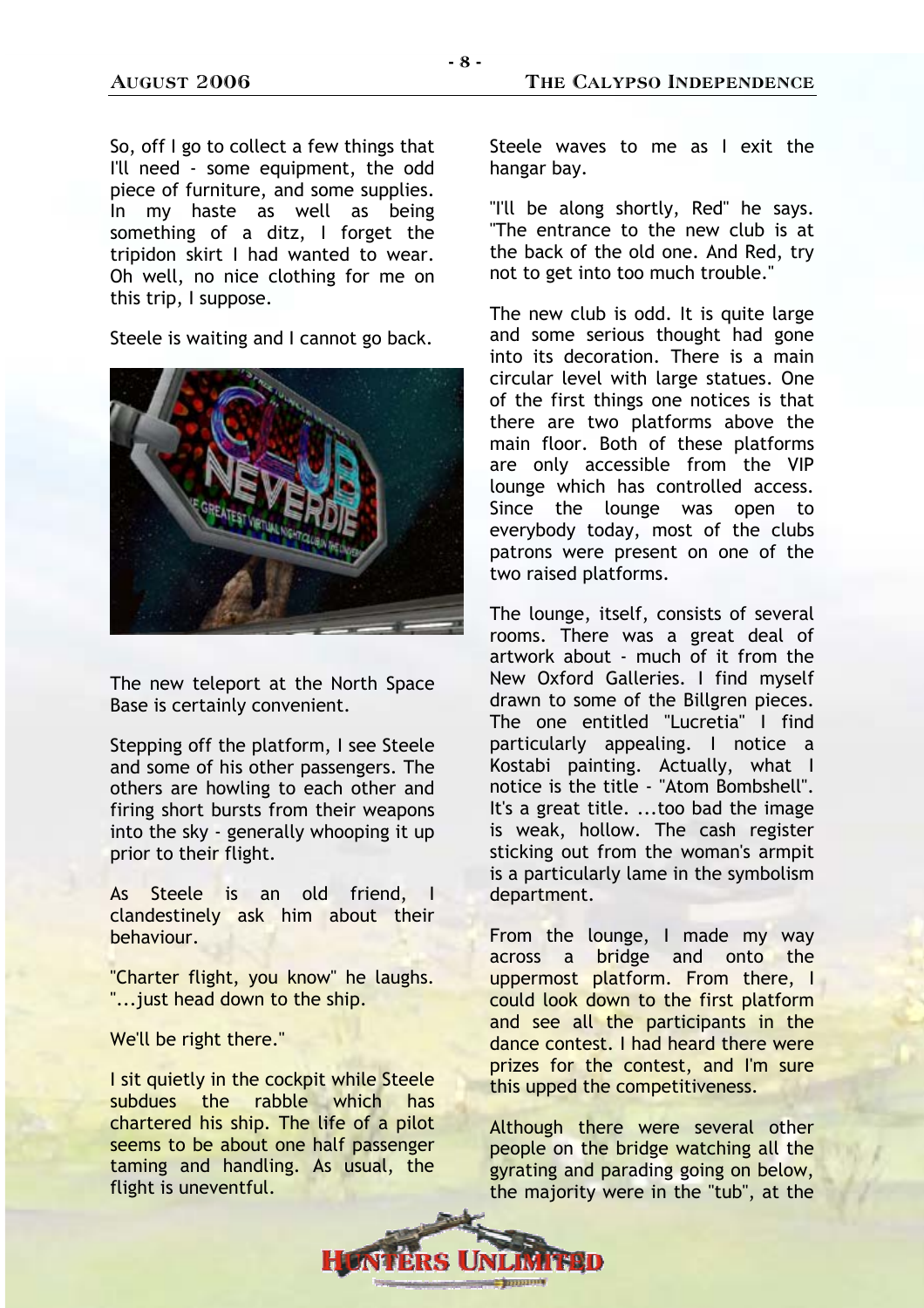uppermost platform is affectionately known, having a time of their own. Most of them appeared to have been drinking, as I noticed many empty and partially full bottles of vibrant sweat scattered about.



In my opinion, sweat is a harsh drink, but some like it for its side-effect brain buzzing. Well, to each their own, I've been know to imbibe on the rare occasion, although I prefer fermented and then distilled papplon.

Upon the bridge, I almost run into MindStar9. Through the JetStar Alliance, she is the hyper-active primary promoter for the club. Of course in being so cosmopolitan, she's much better dressed than I am.

I pause for a second to ponder over how scatter minded I was to forget to bring something nice to wear. I'm not permitted much time for that reflection as MindStar9 noticed my whip hanging off my belt. I had forgotten to remove it and hadn't realized it might be considered a fashion accessory here at the club.

Almost immediately, she swings her whip and snaps it about 25cm short of

my body. Of course, sensing a challenge, I respond in kind. The situation immediately deteriorates into a twisted, William Tell type display of showmanship and bravado.

Our whips are snapping as we try to outdo each other whilst progressively closing the shortfall distance. During this macabre dance, we are both laughing and I notice MindStar9's eyes lighting up with excitement. Also, we were drawing a fair bit of attention. Personally, I'm trying to crack my whip as close to her left earlobe as possible. Eventually, all things must pass and our diversion ends. MindStar9 returns to her duties as Mistress of Ceremony and Dance Contest Coordinator while I return to the "tub". I wonder to myself if Neverdie helps fund all the work that JetStar does on his behalf. Perhaps one day, I'll remember to ask.

Everyone in the "tub" appeared to be having a wonderful time. Once again all the fine fashions present made me a little self conscious of my lesser garments. I didn't let that spoil my fun. I watched several rounds of the dance contest using the cinclar scope on my pistol for closer viewing. I spoke to several people about their clothing. And, I danced for a while with Stryker who picked up quickly that I'm more of a heavy metal rave girl than a hip-hop house type.

- to be continued -

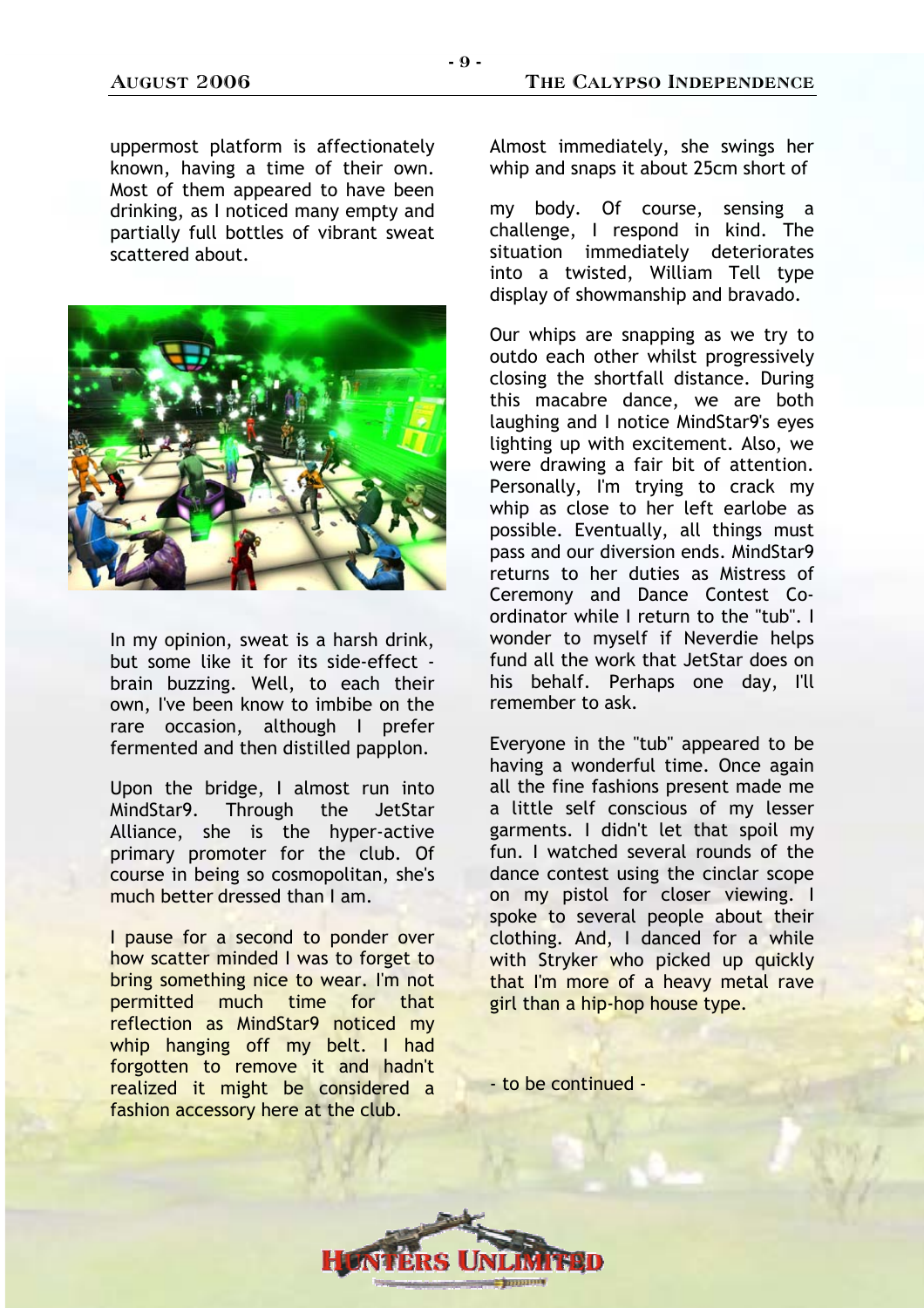#### August 2006 The Calypso Independence

### **MotM**

### Mob of the Month Tantardion and Tantillion

#### by Badboyz3584

Info: The Tantardion. The brown one. From the picture above, you may be able to judge the size of this creature. It is quite large. It is not a common sight, there are only a few areas that they can be found. They move at an incredibly slow pace. On the other hand, they are very hearty creatures.



*Tantardion in his natural environment* 

A young can be taken down with a mid-lvl weapon without too much firing, but the higher maturities are able to absorb a great deal of damage before they die. They also have an attack. They deal electric damage, a rarer type. They used to not have any kind of defense, and people would hunt them all day long with Jesters in teams. They were also often killstolen by some inconsiderate players. The reason for this was that they were giving out nicely sized loots. Eventually, this was stopped by giving them an attack.

Now barely anyone hunts them. The

damage from their attack is Moderate, so not all that high, but they'll kill a noob easily without caution.

The Tantillion is the protector of the Tanatardion. It is a tiny creature, about the size of a Chirpy. Every place you find Tantardion, you WILL find Tantillion. Unfortunately, the reverse is not true. Basically, they keep people busy by attacking in massive swarms when a player is in the area of their protection target, the Tantardion. They are found in huge numbers. If there is one, there are a hundred nearby. They are easily killed, but the difficulty comes from dealing with the insane amount that swarm around you. If you plan to hunt Tantardion, be prepared to deal with these guys. Quite possibly one of the most annoying mobs in EU.



*An attacking Tantillion* 

Nicknames: Tanktardion, Tard, ReTard (before they could attack), Tantrillion (because of so many), Red crabs

Known loots: Tantardion-nothing recently || Tantillion- Terrudite, EP-16, M2722

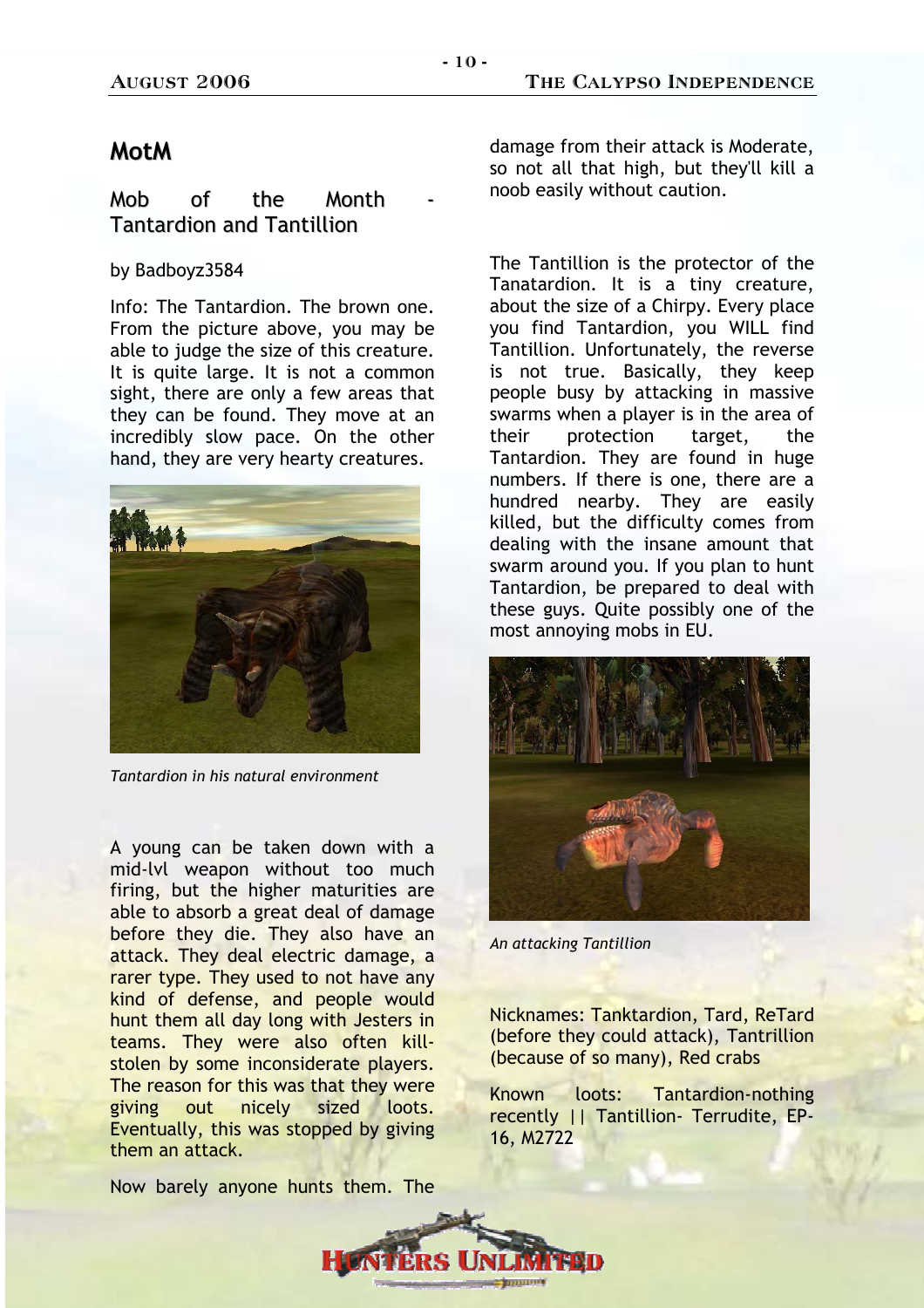Area: As said before, Tantardions are not a common sight. The place for the easy ones is somewhere SW of Atlas Haven. Mostly Young and Mature show up there. Look for the swarm of red dots :P The tough guys are out near the oilrig pvp zone. They are up on a plateau. Ask around for the exact location.

Thanks to [Zap's Loot Table](http://loot.solja.net/loot.php) for providing loot info

You can find the table with up-to-date loot info at:

<http://loot.solja.net/loot.php>

## **Calypso's History**

### The Robot Threat – Part I

Communications with the robots were properly reestablished after the first war but the victory faded quickly as the news on the Battle of Calypso reached all the colonized corners of the Federal Empire. The speculations of an interstellar threat of mad Odysseus Probes turning back to conquer human colonies spread much fear on the Colonial Frontier. As a result the colonies on the frontier demanded increased military protection from the Federal Empire. To avoid panic and rebellion the Federal Empire ordered its imperial fleets to be stationed in the colonized sectors positioned close to the distant sectors of the Calypso and Akbla-Cimi systems. A small fleet of imperial spaceships were also sent to join the battered fleet in the Calypso system in preparation for an offensive strike against the very heart of the robot problem. However, by moving forces from one corner of space to another it

weakened the Empires presence and power in certain sectors, causing colonies to seize the moment and gain enough political power to make the people rise up and demand imperial independence. This threat to the Federal Empire postponed any further reinforcements of new spaceships to Calypso, since these vessels are considered vital to stabilize the current conflicts that had arisen within the empire itself.

Naturally the Federal Empire would not redraw their imperial battleships currently deployed in the Calypso system. The Federal Empire also kept their word to the loyal colonies that it would not station any imperial military command or forces on Calypso, which assured the colonies future as an open market for any new investment. The task to uphold law and order as well as the defense of the colony has been given to the local authorities and the Colonial Guard. The Federal Empire maintained command of the solar system space defense. The rest it laid in the hands of the settlers themselves.

To keep the planet safe from further robot invasions a solid orbital defense system had to be constructed before all else. In order to release enough resources for this purpose all other projects on rebuilding the colonial infrastructure on Calypso were postponed. Funds have only been focused on rebuilding one single city: the city of New Haven. OmegaTech constructed a basic network of orbital energy emitting satellites, which included deep space detectors, patrolling drone ships and drone carriers. By constantly expanding the Orbital Defense Network it created an impenetrable planet defense system for the future. The original plan was to use this network as a defense